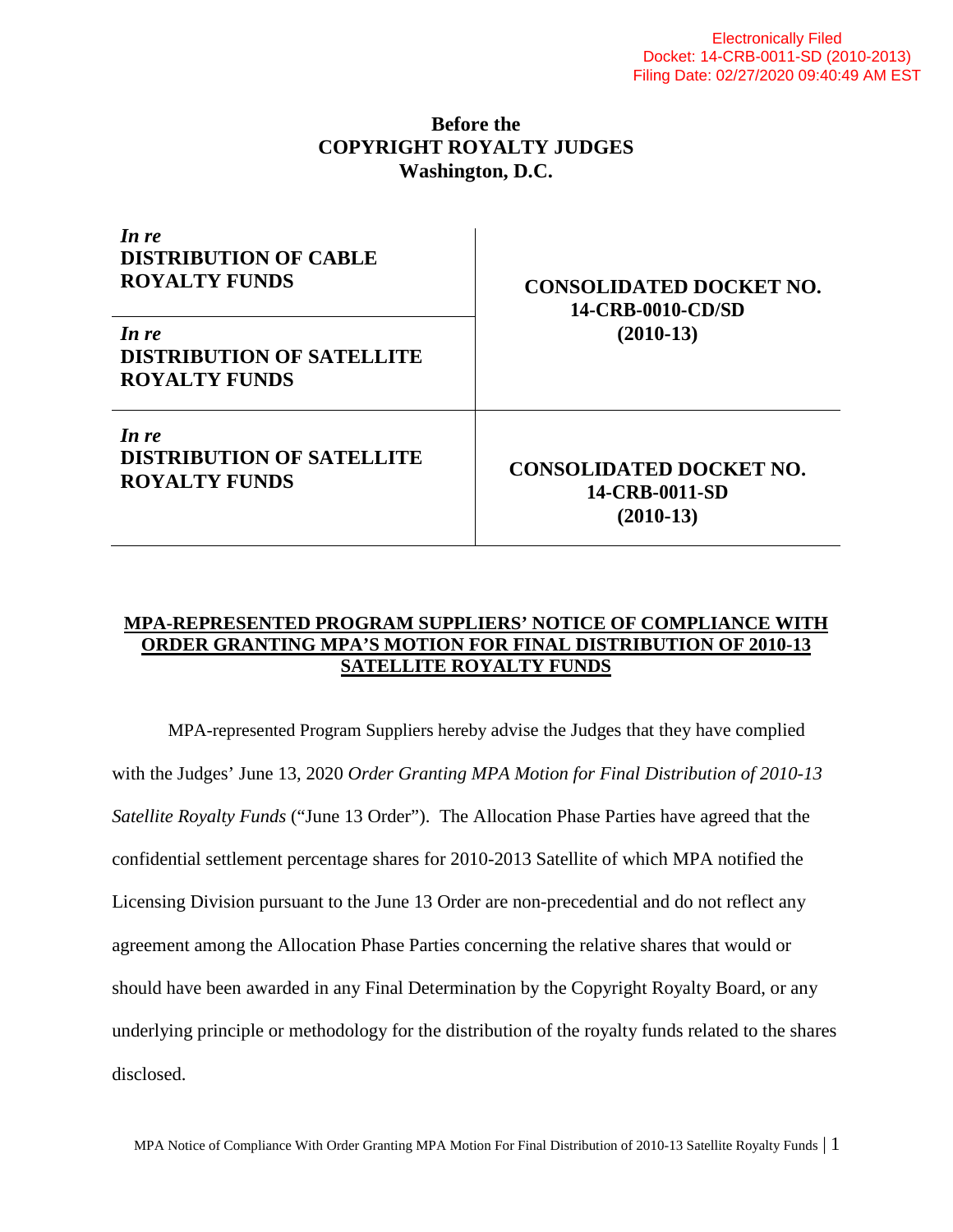Respectfully submitted,

## **MPA-REPRESENTED PROGRAM SUPPLIERS**

**\_\_\_\_\_\_\_\_\_\_\_\_\_\_\_\_\_\_\_\_\_\_\_\_\_\_\_\_\_\_\_\_\_\_\_\_\_\_\_\_\_\_\_**

*/s/ Lucy Holmes Plovnick*

Gregory O. Olaniran D.C. Bar No. 455784 Lucy Holmes Plovnick D.C. Bar No. 488752 J. Matthew Williams D.C. Bar No. 501860 Theresa B. Bowman D.C. Bar No. 1012776 MITCHELL SILBERBERG & KNUPP LLP 1818 N Street N.W., 7th Floor Washington, D.C. 20036 Telephone: (202) 355-7817 Fax: (202) 355-7887 goo@msk.com lhp@msk.com mxw@msk.com tbb@msk.com

Dated: February 27, 2020